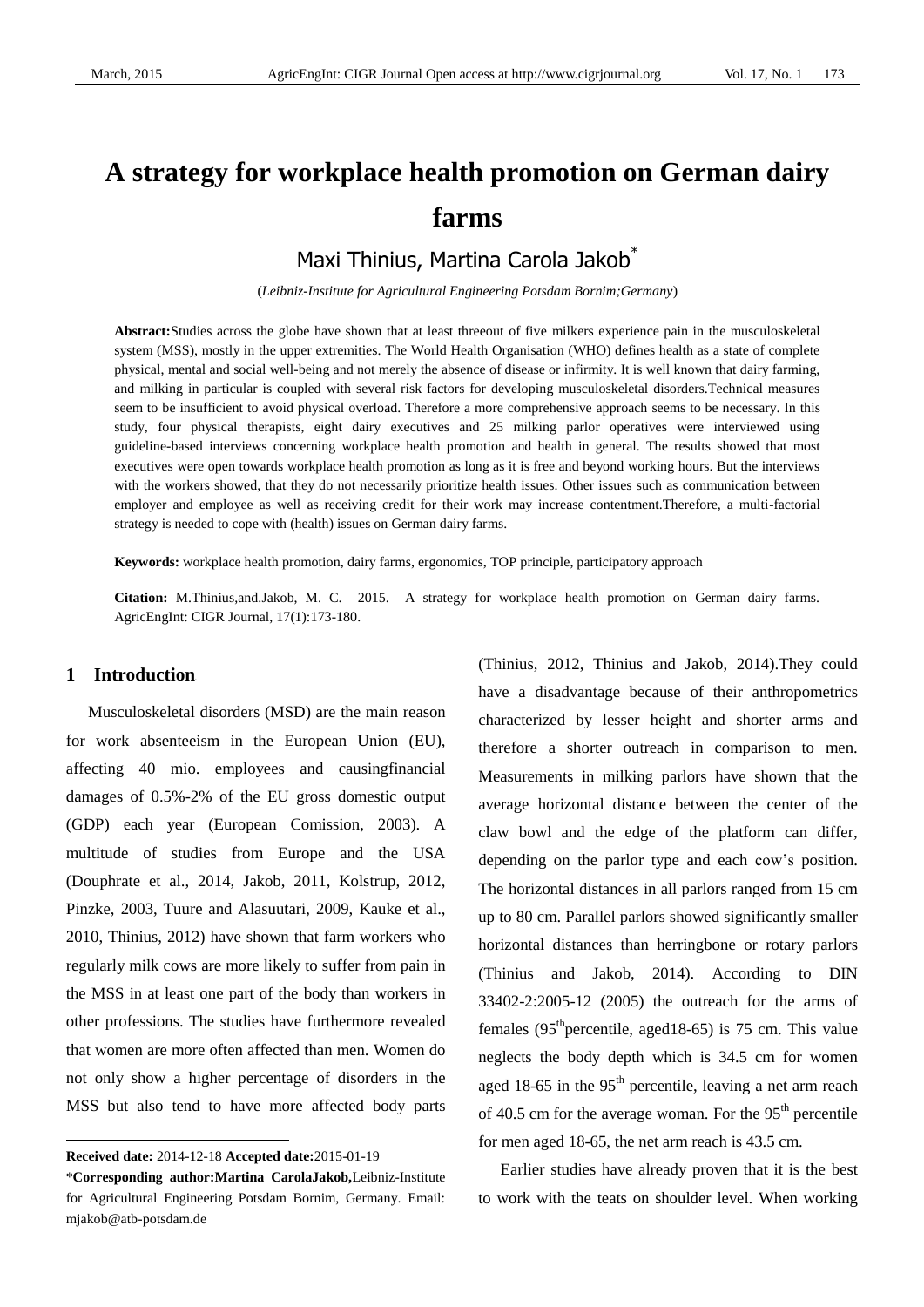above or below shoulder level, the muscular activity is higher and based on the acquired data, it is also likely to happen that the horizontal distance exceeds the net arm reach and therefore, the milker has to bend and/or twist his/her trunk to reach the udder in many cases (Jakob et al., 2012). These awkward working postures along with the highly repetitive and monotonous work and the static muscular load of holding the claw in one hand can lead to pain in the muscular-skeletal-system (MSS). According to surveys, based on the Standardised Nordic Questionnaire (Kuorinka et al., 1987), the most affected body parts are the lower back (70%), neck (54%), shoulders (46%) and hands/wrists (45%) (Thinius and Jakob, 2014).

At present, the options to improve the workplace ergonomically are limited to a few technical devices, such as service arms, adjustable platforms, indexing or light milking units.

Apart from the technical environment, other risk factors such as cold temperatures, humidity, long working hours, shift work, little job satisfaction, high repetition, stress, age, gender or low social support (Wahlstedtet al., 2010) may also contribute to experiencing pain in the MSS. According to Wahlstedt et al. (2010), agriculture belongs to the three occupational classes where unfavorable ergonomics are highly prevalent factors, such as frequently bending neck and/or body forward, the use of vibrating tools or lifting weights of 1 kg more than once a minute.

So far there is no statistical evidence for any one of those risk factors to be the leading cause for the development of pain or disorders in the MSS. Gender as explained is the most dominant and significant variable and overlaid by disadvantageous anthropometrics according to existing parlor design.

The aim of the study was to find work organizational and work environmental improvements as well as to identify preventive actions such as training or personal protective equipment to reduce the evidence of pain and disorders in the MSS of milkers. Therefore,

physiotherapists were interviewed as experts to name preventive actions as well as other measures.

Executives on dairy farms were interviewed to get an overview of measures that have been executed, are currently done or will be tackled in the future. They were also asked to give an assessment on the feasibility of workplace health promotion. Finally the milking parlor operatives were interviewed to get information about their individual health engagement and their own ideas to improve their work routine. As a result, a catalogue with measures based on the TOP principle was generated to serve as a guideline for modern dairy farms.

## **2 Methods**

Data was collected with the help of self-designed, guideline-based interviews. The sampling method applied for interview partner recruitment was a non-probability convenience sampling technique where subjects are selected because of their convenient accessibility and proximity to the researcher and regarding the farmers due to their willingness to participate.

Four female physiotherapists were asked for actions they suggest improving the health status of milkers. Their answers provided a baseline for the structure of the interviews with the milking parlor operatives and the farm executives. Several dairy farms were contacted by e-mail or telephone and asked to participate in the study. On each farm, a production manager or a director were interviewed, along with at least two milking parlor operatives. The interviews were recorded and later transliterated or, if the noise level did not allow recording, written down. All of them were nonpaid.

# **2.1 Farm characteristics**

Eight dairy farms in the area of Eastern Germany were finally willing toparticipate. None of them was a family farm. The smallest farm owned 190 milking cows at that time, the biggest farm had 2,200 cows and the average over all farms was 800 milking cows. Four farms had a rotary, three farms a herringbone and one farm had a parallel milking parlor. Each rotary system featured a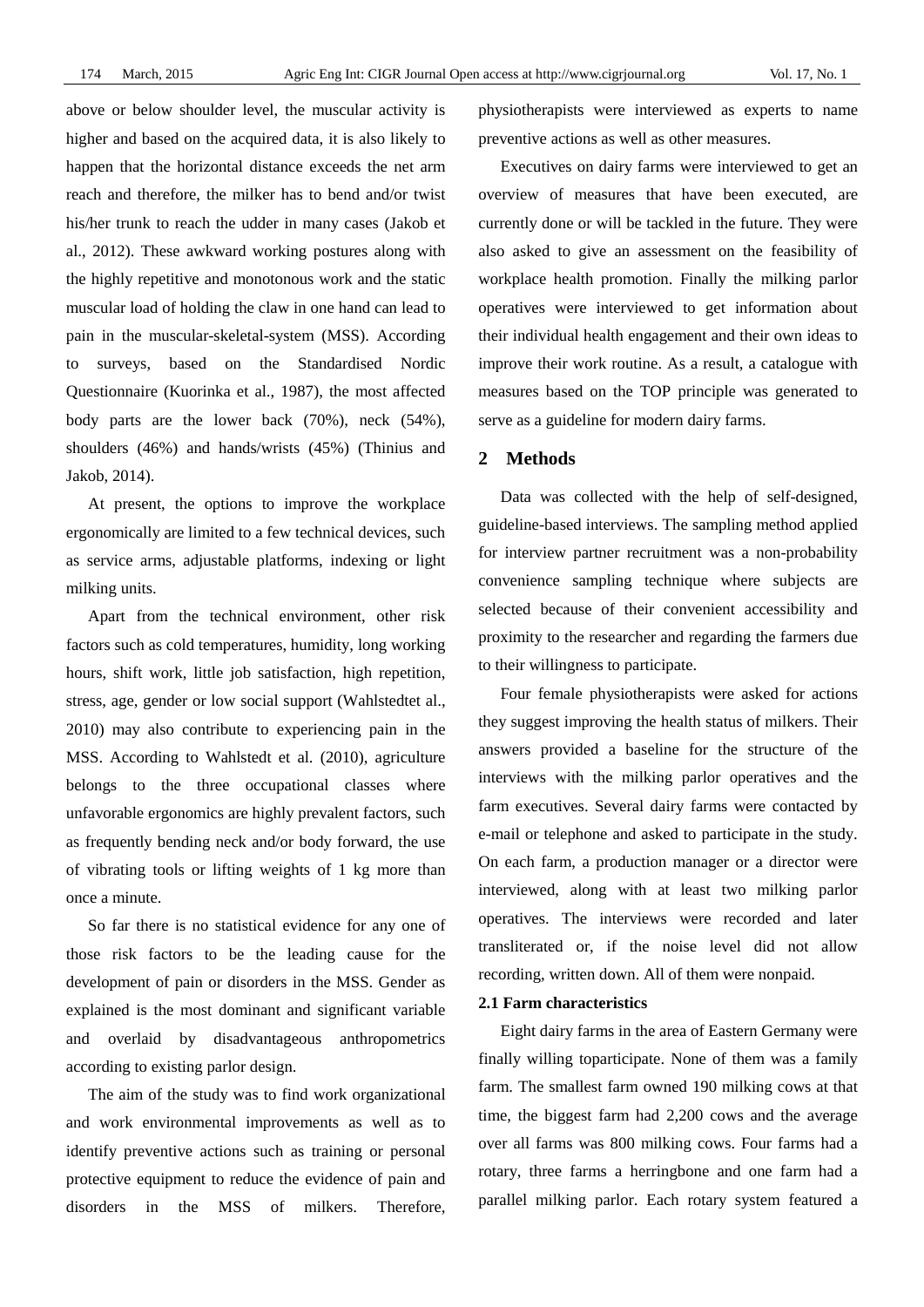technical helping device such as a support arm (twice), an adjustable floor or the MultiLactor ® (semi-automatic milking system without claw bowl).

# **2.2 Milking parlor operatives**

Twenty-five milking parlor operatives, fifteen of them female, were interviewed. The men's ages ranged from 22 to 60 years with an average of 38 years and an average work experience of 19 years. The women were aged 35 to 61 years with an average age of 49. Their average work experience was 24 years.

# **3 Results**

#### **3.1. Interviews with the physiotherapists**

General recommendations given by the physiotherapists were to loosen up and stretch muscles before, during and after work in order to improve the blood flow in the limbs, and especially in the arms and hands. Risk factors such as repetitive movements, hand force, static load, awkward postures, but also the cold temperatures, humidity and stiff flooring were identified. The number of risk factors on the other hand showed that there is no single solution. A combination of injury prevention was suggested focusing on exercises at work, during leisure time as well as ergonomics and personal protective equipment.

Exercises should focus on the strained body parts and be carried out on a regular basis while working as well as after work. Opportunities to do so during work should be found for example while getting the cows from the barn, chasing them into the milking parlor or while waiting for them to finish milking.

There are several exercises for the trunk muscles which can be provided by physiotherapists, coaches, books or the internet. But it is not only important to exercise on a regular basis but also to do it correctly in order to prevent further damage to the MSS. Short sessions from five to ten minutes instead of intensive but rare exercise sessions were recommended. Another possibility proposed by the physiotherapists weresportsactivitiesfocusing on the low-lying

musculature like yoga, pilates, gymnastics or swimming. A noticeable effect should be seen within six to twenty-four months, depending on the milker's age and the intensity of exercise.

Cold protection was pointed out to be very important, too. Therefore milking parlors should be heated properly during winter time and draft should be avoided. Milkers should also wear warm and intact working clothes and proper rubber boots. A pit floor made of plastic grids or laid out with rubber mats would preserve the joints and could decrease pain in the lower extremities.

Other recommendations from the physiotherapists were back therapy training during work time, health days with different focuses (e.g. smoking, back health, recreation) or a program for breaks with loosening and relaxing exercises.

#### **3.2 Interviews with the milking parlor operatives**

The parlor workers were questioned about their attitude towards health, their own ideas how to improve ergonomics, work organization and their interest in workplace health promotion. The extent of employee participation and job satisfaction were also questioned.

Every third male worker experienced pain in the MSS during work. Half of the females encountered pain, although 60% of them exercised more often than the men (40%) and every fourth female used personal protective equipment such as inner soles, individually-fitted foot beds or bandages. In exchange, men were more willing to become active in order to improve their health. Sports which were enjoyed by the milkers were horseback riding, soccer, table tennis, dancing, riding the bicycle or fitness courses like pilates and aquarobics.

Eleven out of twenty-five workers needed constitutional treatments, e.g. massages, physiotherapy or treatments at health resorts to cure already existing problems. 75% of all interviewed milking parlor operatives would like to do more for their health but they see a conflict with their work schedule and other responsibilities. Some of them have children or elderly family members to take care of others have their own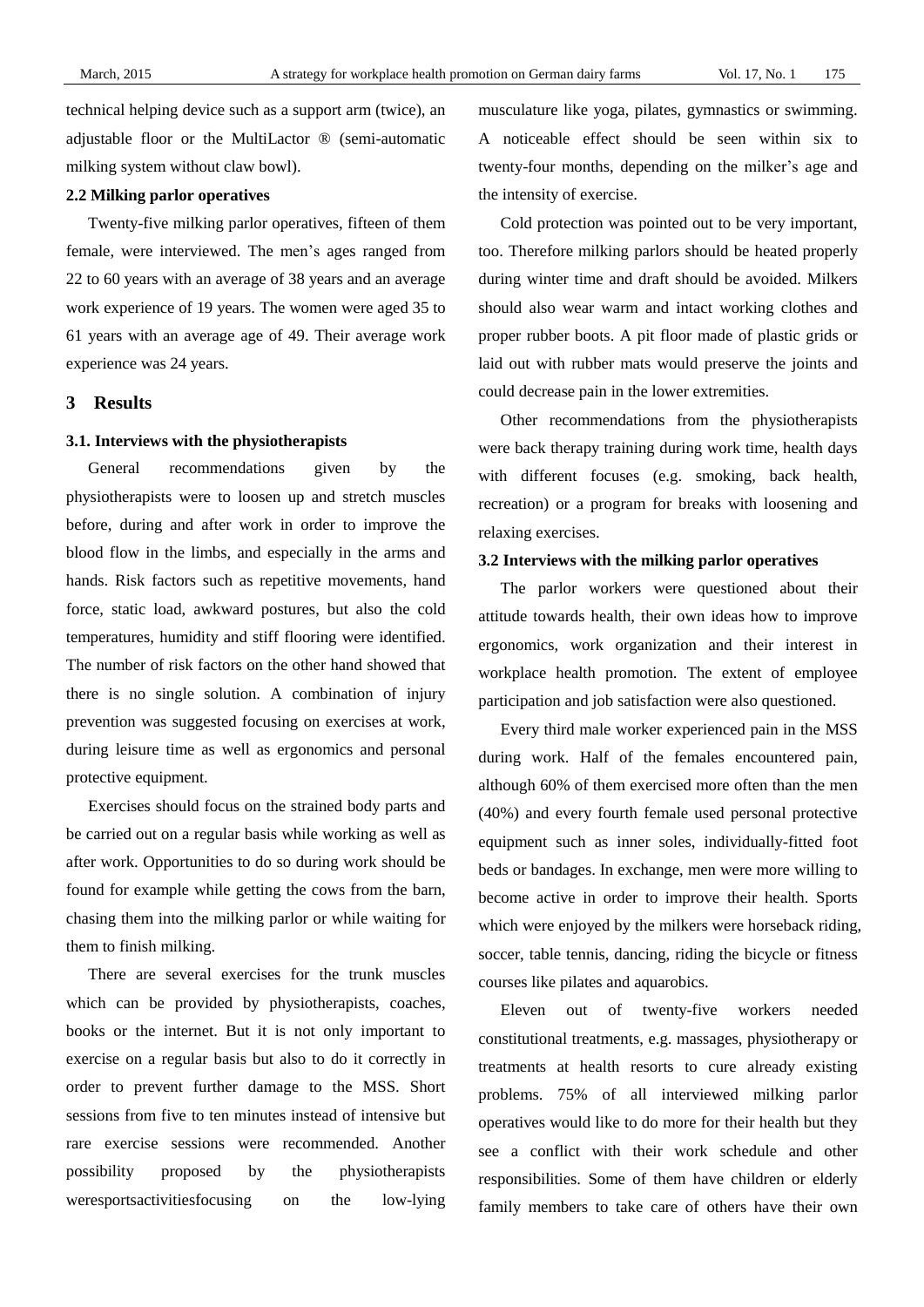house, garden and animals. Most of them admitted to be too tired after work and to rather sit down and relax than exercise.

When questioned about their shift system, 68% of the workers expressed their satisfaction. Reasons for negative responses were working in double-shifts, no fixed shift system, or starting the morning shift too early.

When asked for wishes or changes in the working environment, it was mentioned to have more staff for milking, a reduced number of cows, less time milking or more acknowledgements for their performance. Ergonomic improvements were also asked for, such as adjustable floors (29%), support arms (10%) or indexing (5%).Twelve workers already used a support arm, an adjustable floor or the MultiLactor® in their milking parlor and they all agreed that the device was helpful and even eased the pain in the MSS in most cases.

# **3.3 Interviews with the executives**

The guideline-based interviews with the executives covered health-related topics, e.g. the status of employee's illness, constitutional measures in the past, present and future, ideas for workplace health promotion and the integration of workplace health promotion.

Almost every interview partner was aware that milking parlor operatives suffer from pain in the MSS and tried to improve the workplace as a consequence. The taken measures were mostly technical and conducted while building a new milking parlor. New milking parlors received helping devices such as the MultiLactor®, an adjustable floor or new windows. Apart from technical measures, some of the farms also made use of the industrial physician, provided skin care products and training courses. The most important questions and answers can be found in Table 1 below.

|                | <b>Problem with</b><br>absent days | Aware of<br>problem | Measures (past,<br>present, future) | Open for WHP/ integration<br>possible? | Own ideas                                                        |
|----------------|------------------------------------|---------------------|-------------------------------------|----------------------------------------|------------------------------------------------------------------|
| F1             | yes                                | yes                 | yes                                 | difficult / no                         | none                                                             |
| F <sub>2</sub> | yes                                | yes                 | yes                                 | n.a. / no                              | none                                                             |
| F <sub>3</sub> | no                                 | yes                 | yes                                 | yes / yes                              | light<br>shift system,<br>rubber<br>boots,<br>morning break      |
| F4             | no                                 | no                  | none                                | yes / yes                              | not necessary                                                    |
| F <sub>5</sub> | no                                 | yes                 | yes                                 | yes / no                               | none                                                             |
| F6             | no                                 | yes                 | yes                                 | yes / yes                              | Vouchers for physiotherapy, thermal<br>spring; smoking cessation |
| F7             | no                                 | yes                 | yes                                 | yes / yes                              | for<br>Vouchers<br>physiotherapy,<br>good-working shift schedule |
| F <sub>8</sub> | no                                 | yes                 | yes                                 | yes / yes                              | MultiLactor <sup>®</sup> , training, less chemicals              |

**Table 1Résuméof the interviews with the executives**

# **4 Discussion**

## **4.1 The interview results**

The interviews not only provided the asked information but also showed inconsistencies and that other factors were prioritized over health by the milkers.

First of all, there was a conflict between the high prevalence of pain in the MSS and the low rate of sick days on dairy farms. According to the high rate of

disorders in the MSS, which were acute in some cases, one would expect that milking parlor operatives have a lot of sick days, too. The interviews did not explain this controversy.On some farms, there are not enough workers to replace a sick colleague, so the other milkers have to work more and sometimes have to renounce free days. That could lead to a moral conflict. But on farms with a sufficient personnel capacity, there seems to be no reason to attend to work sick.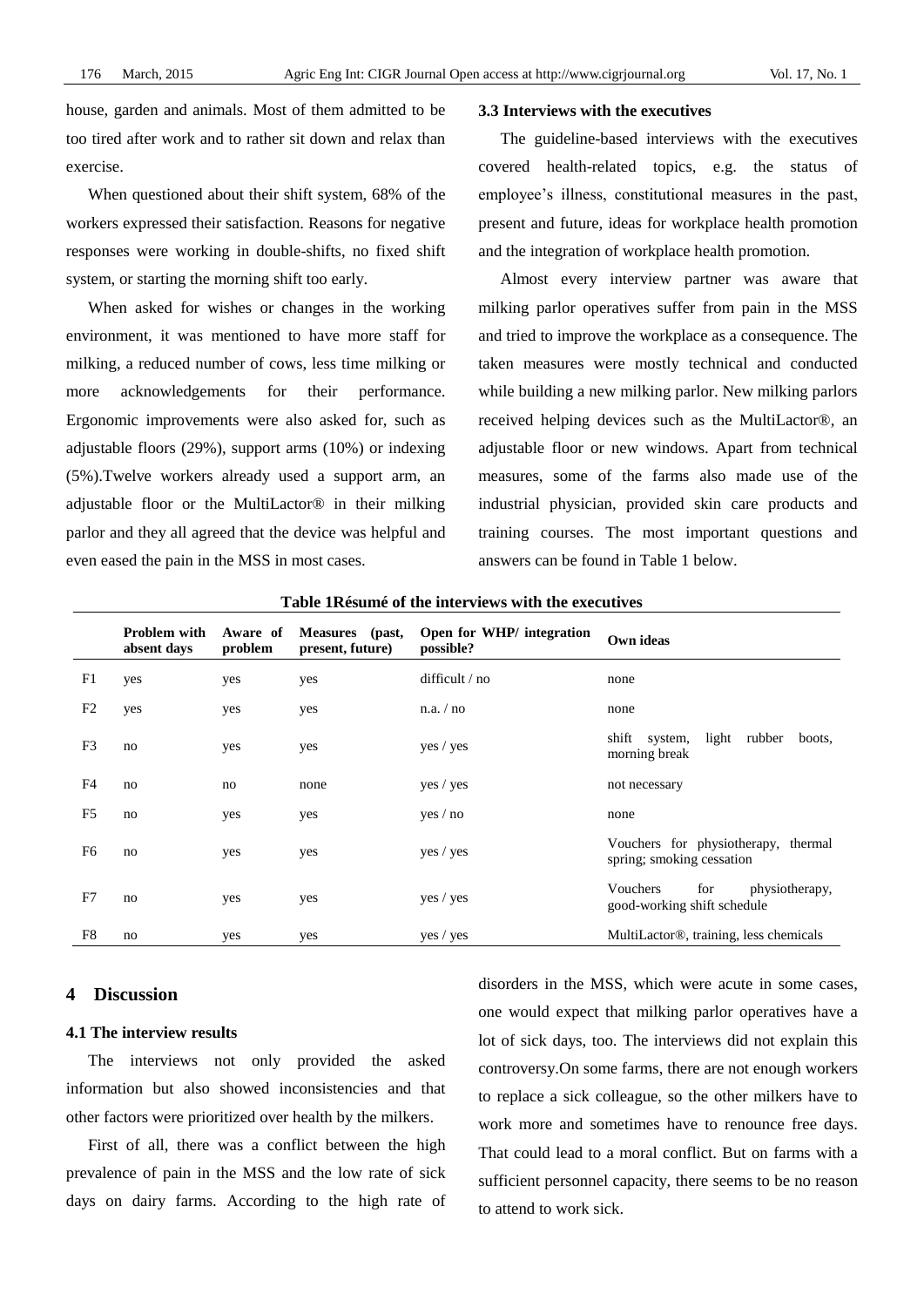The low rate of absenteeism is a counter-argument for workplace health promotion, too, and does not motivate the farmers to take action because there seems to be no need to. In addition to the absence of need, many executives stated that their employees do not use provided offers like skin care and protective equipment when handling chemicals and criticized that the majority of them lacks discipline. It should be the executive's duty to find out why such offers are not used and what offers would be used by the employees.

The executives themselves want workplace health promotion to be free of charge and outside working hours, which shows, that they are not ready to invest in the maintenance of the personnel's health. The return on investment can be shown quite clear when the aim is to reduce absent days from work. Aldana et al. (2001) found out that participants in health promotion programs had 36% less absenteeism and could decrease the affiliated costs by one third. They determined a cost-benefit-ratio of \$1:2.50. But since absent days are not a problem in the German dairy industry, research faces the same challenge as other industrial countries as well: to measure productivity and expose the relationship between work productivity and the occupational health and safety costs per worker (Nagata et al., 2014).Agricultural employers therefore have to look at WHP at a wider angle and think of the long-term benefits. A motivating factor should be the lack of junior and skilled employees. Extended benefits of WHP could make the job and the farm more attractive for applicants and help to overcome the shortage of entrepreneurs. The health of older, well-qualified milking parlor operatives could be maintained and kept vital as long as possible.

On the milkers' side, the priority to be active for their own health differed a lot. Women in general were more willing to see a doctor or a physiotherapist about their discomfort, tended to use (more) personal aids and tried to engage in some kind of sports or exercises. The interviews furthermore showed that health issues were not of major importance for the employees and that they

were rather concerned about matters of communication. Many of them claimed that the executives were not open for their problems and ideas, did not give enough feedback, showed deficient appreciation for their work and every third milker claimed to have no right to say in a matter. But they were also able to identify other factors which affect their physical and psychological well-being. Their wishes showed problematic aspects in their farm's milking parlor. An unexpected high number of milking parlors lacked a heater or a heating system and many milkers would like to have an adjustable floor which suggests that they work in awkward body postures. The employer's aim should be to optimize the milking parlor and provide a safe and ergonomic work place and to encourage its personnel to take care of their health. Meanwhile the milker has the duty to look after himself and treat medical conditions in order to prevent chronic diseases.

#### **4.2 The TOP principle**

If increased stresses and strains, risks and/ or hazards are found on an enterprise, measures should be taken. There are several procedures to reduce strain which can and even should be combined in order to get the best results possible. The TOP principle is a classification of preventive actions and distinguishes in technical (T), organizational (O) and personal (P) measures. Technical and organizational measures both belong to the structural prevention, while the personal measures belong to the behavior-oriented prevention (Hartmann et al., 2013). A literature review by Sockoll et al. (2008) showed that multi-component programs have the highest rate of success. Those programs, which often consisted of training courses, technical aids, rearranged working sites, and an altered work organization, had a success rate of 97%. The mere implementation of technical aids caused an improvement in 90% of the studies.

Low-price and flexible workplace health promotion programs are required for small and medium-sized enterprises (SME) which do not have the same financial and human resources as large-scale enterprises. But they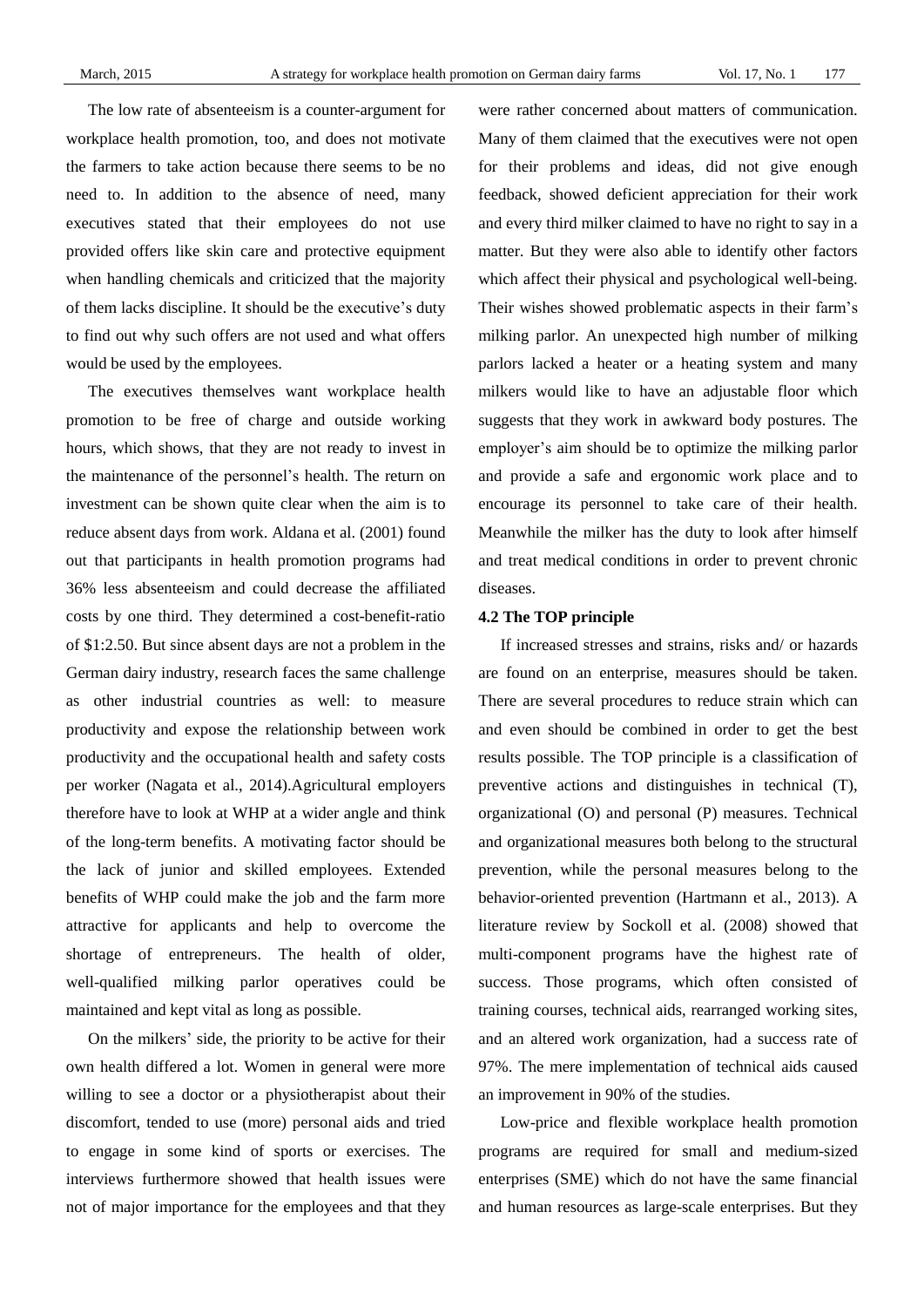have the advantage of short and less bureaucratic communication ways within the company, less hierarchy and tend to have a stronger social bond between colleagues and with the manager. The key to the successful implementation of WHP and similar workplace improvements is employee involvement in detecting and solving problems! See Figure 1 please.

| technical measures                                                                                       |  |
|----------------------------------------------------------------------------------------------------------|--|
| • technical helping devices<br>• ergonomically designed workplace<br>• work environment factors/ climate |  |
| organizational measures                                                                                  |  |
| • shift system<br>• breaks<br>•job rotation<br>• work flow<br>• round table                              |  |
| personal measures                                                                                        |  |
| •training courses<br>• motivation<br>• personal aids<br>• working atmosphere                             |  |

**Figure1List of some possible measures for dairy farms based on the TOP principle**

# **5 Conclusions**

The interviews with the physiotherapists showed that they have no universal solution to reduce the number of disorders in the MSS but they mentioned a multitude of factors which need to be considered to improve parlor work. Therefore, a flexible plan of actions, custom-made for each enterprise and each worker, is required to take into account the diverse existing conditions. Following the participatory approach in combination with the TOP principle seems to be the most promising way to improve the health status of milkers. At present, there is a lack of comparable, significant studies dealing with WHP in SME. Therefore, the whole process of contacting enterprises, implementing interventional measures, the process of those interventions and the measurable achievements must be analyzed and documented (Hasle and Limborg, 2006). Japanese studies found out that a successful action checklist must be easy to understand, precise, feasible and low-cost. The best way to implement

such an action checklist is to have trained facilitators (Nishikido et al., 2006).

The dairy farms should definitely include their employees and use the TOP principle, which can be adapted to the local situation, like the WISE concept created by the International Labor Office (ILO, 2012).The WISE concept makes use of group discussions including staff representatives and a collective brainstorming to find solutions for the problems. The survey revealed that most executives are open to WHP and think that it could be integrated but they clearly pointed out it has to be free of charge and outside of working hours.A fully developed program for workplace health promotion for dairy farms does not seem realizable at the moment because there is no demand and no necessity for it. Technical improvements are already common and accepted by dairy farms but most technical helping devices lack scientific evidence on the effect of worker's health because there are almost no studies that measure their effect on the milker. Further research is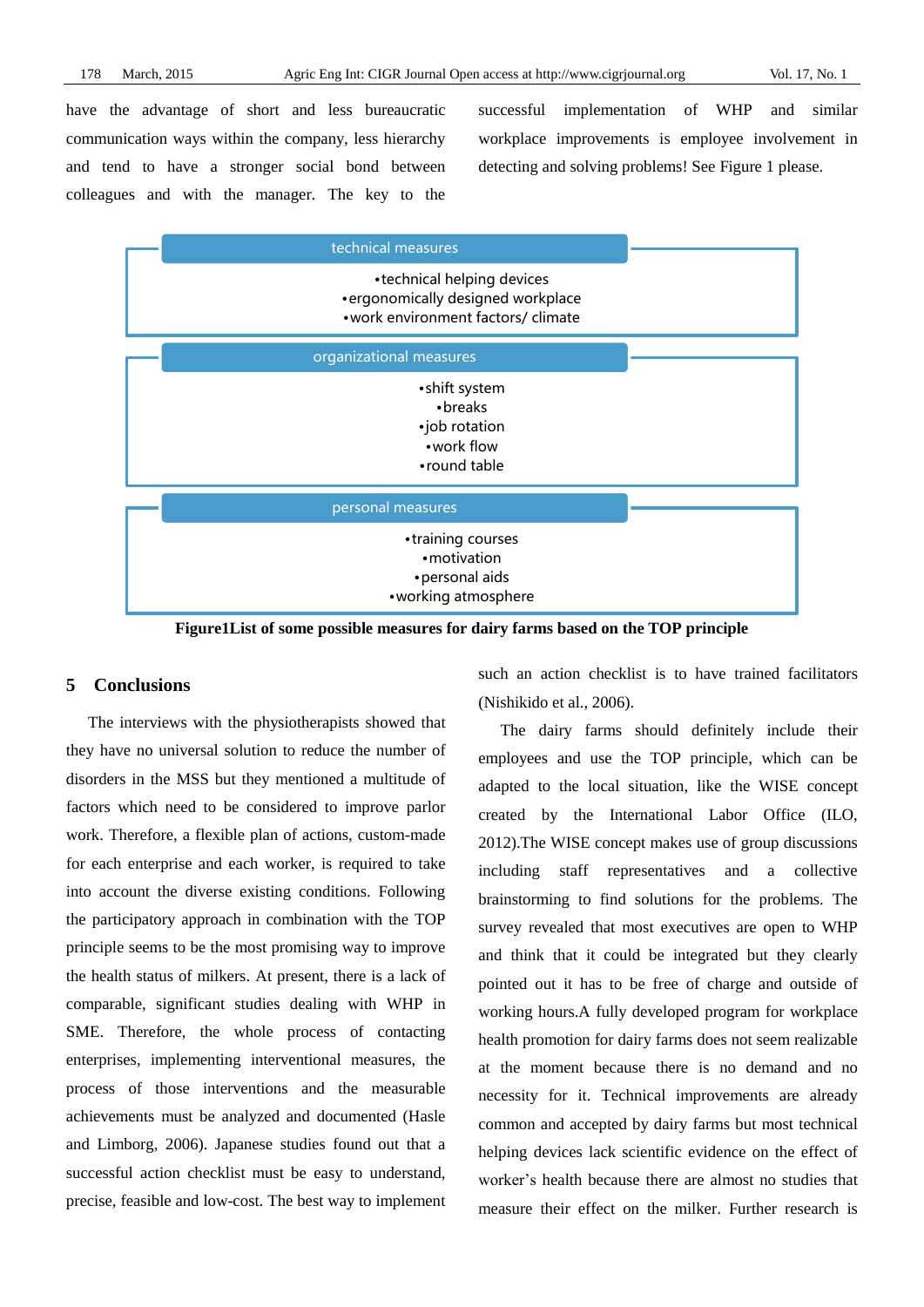needed to prove positive impact of those devices and optimize them.

Little changes in work organization, i.e. job rotation or the implementation of active breaks are low-price or even free and could still have a significant effect on the work atmosphere and the employees' well-being and motivation. A study carried out on behalf of GEA Westfalia Surge (confidential, 2009), defining the comfort for milkers, has shown, as well as this study does, that many farms have communication problems between the milking parlor operatives and the executives and that the majority of the milkers feel misunderstood. The executives need to be open to their staff's ideas and should encourage the dialogue with them. A quarterly round table would provide an opportunity to give feedback on the work done by the milkers, talk about problems at work and set milestones and goals for the upcoming months, e.g. less somatic cells in milk, less calf death losses or a better heat management. Investments should also be discussed and evaluated to see if they are both necessary and useful. Studies have shown that job satisfaction has a high influence on physical and an even higher influence on mental health (Faragher et al., 2005), work performance and absenteeism (Rahman and Sen, 1987). As a consequence, improvement of communication and participation should have a high priority on dairy farms with respect to a better work environment and a higher job satisfaction among milking parlor operatives.

# **References**

- Aldana, S.2001.Financial Impact of Health Promotion programs: A Comprehensive Review of Literature. *American Journal of Health Promotion*,15(5):296-320
- Schiffer, K. 2009. Optimierung des Melkerkomforts auf milchviehhaltenden Großbetrieben. Masterthesis University Kassel/Witzenhausen. Confidential.
- DIN ISO 33402-2:2005-12. Ergonomics- Human body dimensions – Part 2: Values. DIN, Berlin 2005
- Douphrate, D., D.Gimeno, M.Nonnenmann, R.Hagevoort, C.Rosas-Goulart, and J.Rosecrance.2014.Prevalence of work-related musculoskeletal symptoms among US

large-herd dairy parlor workers.*Amerincan Journal of Industrial Medicine*,57(3):370-9.

- EuropäischeKommission. 2003. Die Gesundheitssituation in der Europäischen Union. Amt für amtliche Veröffentlichungen der europäischen Gemeinschaft. Luxemburg.
- Faragher, B.,M. Cass, and C.Cooper. 2005. The relationship between job satisfaction and health: A meta-analysis. *Occupational Environmental Medicine,*62: 105-112.
- Hartmann, B., M.Spallek,andR.Ellegast.2013. Arbeitsbezogene Muskel-Skelett-Erkrankungen. Ursachen- Prävention-Ergonomie- Rehabilitation. ecomed Medizin, eine Marke der Verlagsgruppe Hüthig Jehle Rehm GmbH. ISBN 978-3-609-16459-5.
- Hasle, P., and H. J.Limborg.2006.A review of literature on preventive occupational health and safety activities in small enterprises.*Industrial Health*, 44(1): 6-12
- International Labor Office.2012.ergonomic checkpoints in agriculture. International Labor Office in Zusammenarbeitmit der International Ergonomics Association.
- Jakob, M.2011.Correlation between upper extremity musculoskeletal disorders of milking parlour operatives and the specific work place design. 17. ArbeitswissenschaftlichesKolloquium. 14./15. März 2011 (Freising-Weihenstephan), Hrsg. Heinz Bernhardt, Alexander Höldrich
- Jakob, M., F.Liebers, and S.Behrendt. 2012. The effects of working height and manipulated weights on subjective strain, body posture and muscular activity of milking parlor operatives – Laboratory study.*Applied Ergonomics,*43(4):753-761
- Kauke M., F.Korth,andP.Savary.2010. Physische Arbeitsbelastung auf Schweizer Milchviehbetrieben. Beurteilung aus Sicht des Landwirts. ART-Bericht 731, Juni 2010
- Kolstrup, C. 2012.Work-related musculoskeletal discomfort of dairy farmers and employed workers. *Journalof Occupational Medicine and Toxicology,*7(1):1-9
- Kuorinka, I., B.Jonsson,A.Kilbom, H.Vinterberg, F.Biering-Sørensen, G.Andersson,andK.Jørgensen. 1987. Standardisednordic questionnaires for the analysis of musculoskeletal symptoms. *Applied Ergonomics* 18(3):233-237
- Nagata, T., K.Mori, Y.Aratake, H.Ide, H.Ishida, J.Nobori,R. Kojima, K.Odagami, A.Karo, A.Tsutsumi, and S.Matsuda. 2014. Development of cost estimation tools for total occupational safety and health acitivities and occupational health services: cost estimation from a corporate perspective. *Journal of Occupational Health* 56(3):215-224